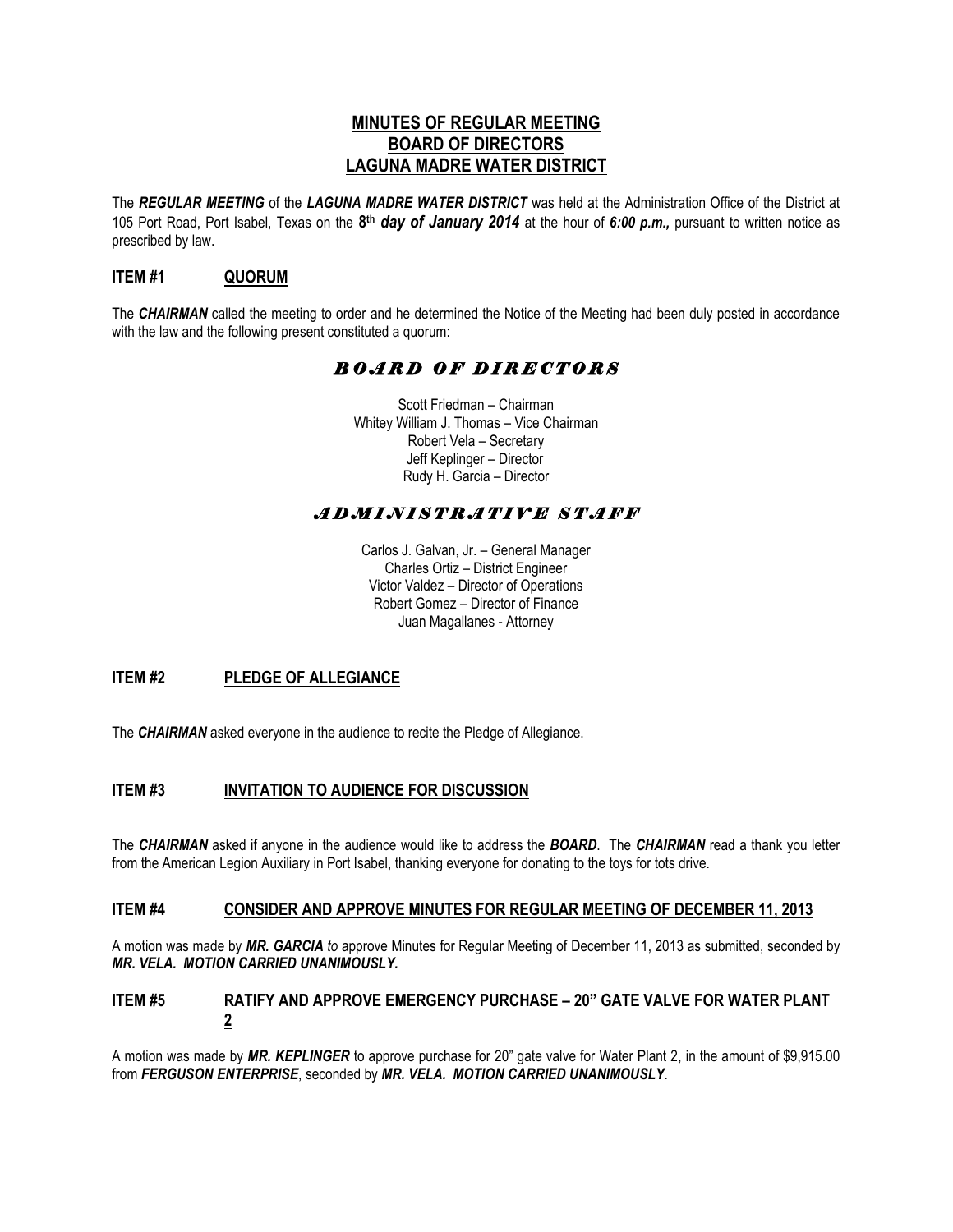### **ITEM #6 CONSIDER AND APPROVE SELECTION OF CONSULTANT FOR ENGINEERING DESIGN AND CONSTRUCTION MANAGEMENT SERVICES FOR PORT ISABEL WATER RECLAMATION**

A motion was made by *MR. THOMAS to* approve *DISTRICT ENGINEER* and *GENERAL MANAGER* to negotiate with *CAROLLO* for the Engineering Design and Construction Management Services for Port Isabel Water Reclamation, seconded by *MR. GARCIA. MOTION CARRIED UNANIMOUSLY.* 

#### **ITEM #7 CONSIDER AND APPROVE AUDIT REPORT FOR YEAR ENDING SEPTEMBER 30, 2013**

A motion was made by *MR. GARCIA to* approve Audit Report for year ending September 30, 2013, seconded by *MR. KEPLINGER. MOTION CARRIED UNANIMOUSLY.*

#### **ITEM #8 CONSIDER AND APPROVE RENEWAL OF WINDSTORM, HURRICANE & HAIL INSURANCE**

A motion was made by *MR. THOMAS to* approve renewal of Windstorm, Hurricane & Hail Insurance, seconded by *MR. VELA. MOTION CARRIED UNANIMOUSLY.*

### **ITEM #9 CONSIDER AND DISCUSS HEALTH INSURANCE INCREASE TO DISTRICT AND EMPLOYEES UNDER THE AFFORDABLE CARE ACT**

*NO ACTION ITEM.* 

#### **ITEM #10 CONSIDER AND APPROVE INCREASE ON HEALTH INSURANCE DUE TO AFFORDABLE CARE ACT FEES**

A motion was made by *MR. KEPLINGER to* approve increase on Health Insurance due to Affordable Care Act Fees, seconded by *MR. GARCIA,* with *MR. THOMAS* opposing. *MOTION CARRIED.*

### **ITEM #11 CONSIDER AND APPROVE FINANCIAL REPORT FOR TWO MONTHS ENDING NOVEMBER 30, 2013**

A motion was made by *MR. VELA to* approve Financial Report for two months ending November 30, 2013, seconded by *MR. KEPLINGER. MOTION CARRIED UNANIMOUSLY.*

#### **ITEM #12 CONSIDER AND APPROVE DISBURSEMENTS**

A motion was made by *MR. THOMAS to* approve Disbursements as submitted, seconded by *MR. VELA. MOTION CARRIED UNANIMOUSLY.*

### **ITEM #13 GENERAL MANAGER'S REPORT**

- **A. TIP OF TEXAS COASTAL BIRD COUNT**
- **B. TOUCHSTONE MEETING**
- **C. TCDRS ANNUAL CONFERENCE**

*MR. GALVAN* informed that the Tip of Texas Coastal Bird Count was granted permission to do their survey on December 19, 2013 from 1 pm – 4 pm and the total count for this year is 6,000, and last year was 12,000.